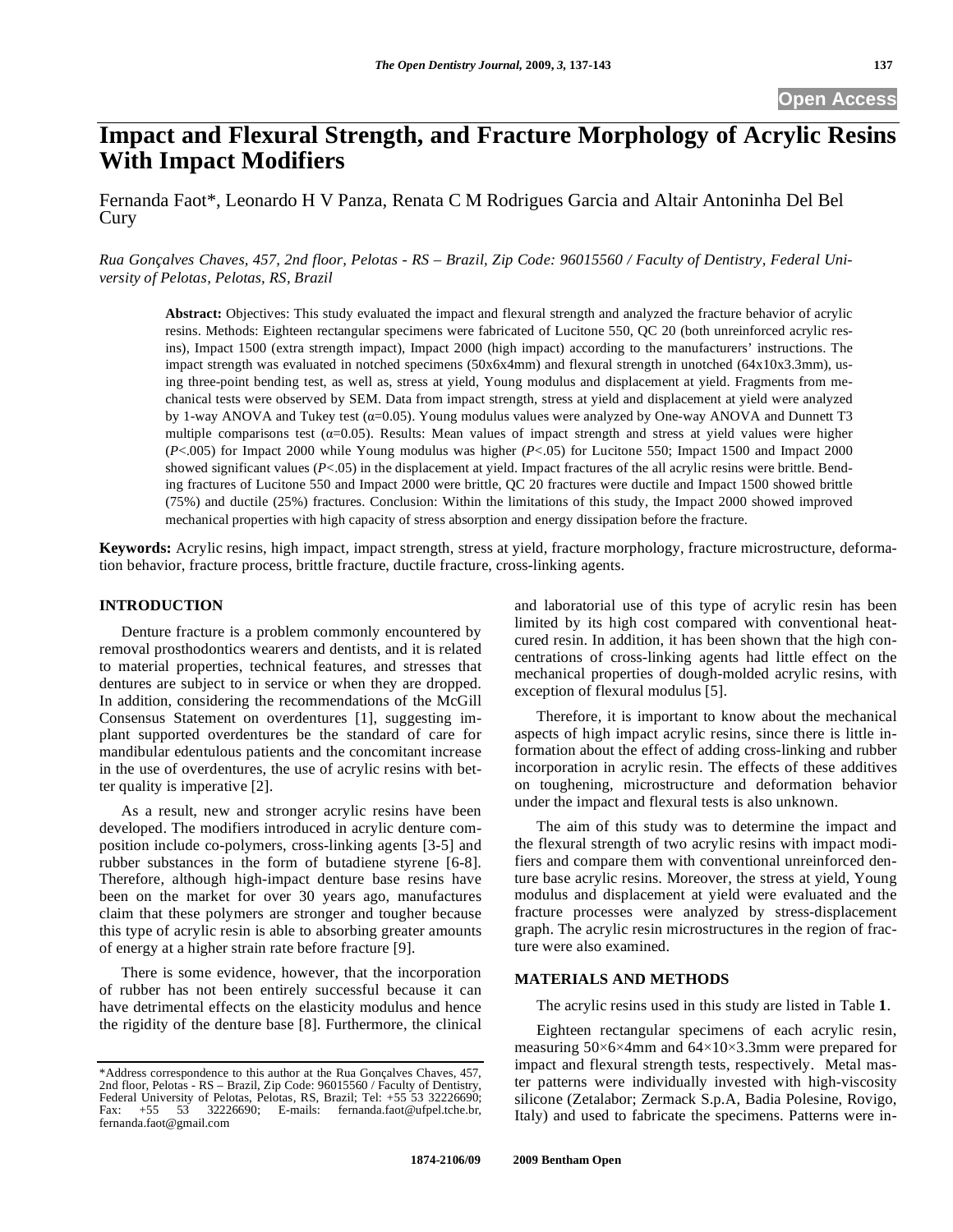| <b>Acrylic Resins</b> | <b>Chemical Composition</b>                                                                   |                                                                                                                                                               | <b>Polymerization Cycles</b>                            | <b>Manufacturer</b>                                      |
|-----------------------|-----------------------------------------------------------------------------------------------|---------------------------------------------------------------------------------------------------------------------------------------------------------------|---------------------------------------------------------|----------------------------------------------------------|
|                       | Powder                                                                                        | Liquid                                                                                                                                                        |                                                         |                                                          |
| Lucitone 550          | Methyl methacrylate (methyl-n-<br>butyl) co-polymer, benzoyl perox-<br>ide, mineral pigments. | Methyl methacrylate monomer, ethylene<br>Water bath - 9 hours at<br>glycol dimethacrylate (EGDMA) as cross-<br>$74^{\circ}$ C<br>linking agent, hydroquinone. |                                                         | Dentsply Interna-<br>tional Inc., Chi-<br>cago, Ill, USA |
| QC20                  | Methyl methacrylate (methyl-n-<br>butyl) co-polymer, benzoyl perox-<br>ide, atoxic pigments   | Methyl methacrylate monomer, ethylene<br>glycol dimethacrylate (EGDMA) as cross-<br>linking agent, terpinolene, N-N dimethyl<br>p-toluidine, hydroquinone.    | Boiling water- $100^{\circ}$ C for<br>$20 \text{ min}$  | Dentsply Interna-<br>tional Inc., Chi-<br>cago, Ill, USA |
| Impact 2000           | Rubber-based copolymer, nuisance<br>dust, benzoyl peroxide, cadmium<br>pigments               | Methyl methacrylate monomer, ethylene<br>Water bath - 9 hours at<br>glycol dimethacrylate (EGDMA) as cross-<br>$74^{\circ}$ C<br>linking agent.               |                                                         | Bosworth Com-<br>pany, Ill, USA                          |
| Impact 1500           | Methyl methacrylate, particulate<br>NOC (non-cadmium), residual<br>monomer, titanium dioxide  | Methyl methacrylate monomer, alkyldi-<br>methacrylate as cross-linking agent.                                                                                 | Boiling water - $100^{\circ}$ C<br>for $20 \text{ min}$ | Bosworth Com-<br>pany, Ill, USA                          |

vested in Type III dental stone (Herodent Soli Rock; Vigodent, Rio de Janeiro, Brazil) in metal dental flasks (Uraby; DLC, São Paulo, Brazil). Acrylic resins were mixed in accordance with the manufacturers' instructions and packed into the silicone molds at dough stage [10].

To polymerize Lucitone 550 and Impact 2000 acrylic resins, the flasks were placed in a polymerizing unit (Termotron P-100; Termotron Equipamentos Ltd, Piracicaba, Brazil) filled with water at 74ºC water for 9 hours. Flasks containing QC-20 and Impact 1500 acrylic resins were immersed in boiling water for 20 minutes. All the acrylic resins were polymerized according to the cycles recommend by the manufactures. Next, all flasks were allowed to bench cooling for 2 hours. Specimens were deflasked, and each specimen was trimmed and finished, using abrasive papers (320, 400 and 600-grit, Carbimet; Buehler, Lake Bluff, Ill) in a polishing machine (Model APL-4; Arotec, Sao Paulo, Brazil). After that, the specimens were ultrasound cleansed (Thornton T 740, Thornton-Inpec Eletrônica LTDA, Vinhedo, Brazil) for 20 min and then immersed in distilled water at 37°C for 48  $\pm$ 02 hours before testing.

# **Impact Strength Test**

Impact strength test was performed according to ISO standard 1567:1999/Amd.1:2003(E) [11]. A type V notch was cut in the middle of each specimen using a milling machine (Model FNGJ32, INTOS Ltd., Czech Republic) and a universal milling tool (Model 1322, 45° double angle; Sandvik Coromant, Sweden). The depth was 1.2±0.1 mm leaving a residual depth beneath the notch of 4.8±0.1mm and the notch base radius of 0.25±0.05mm (Fig. **1A**).

The impact strength was evaluated using plastic impact test machine (AIC - EMIC, São José dos Pinhais, Paraná, Brazil) using the Charpy method with a pendulum of 0.5J, in which the specimens were horizontally positioned, with a distance of 40 mm between the 2 fixed supports (Fig. **1B**).

#### **Flexural Strength Test**

Flexural strength test was performed by the 3-point bending test using a universal testing machine (Instron Model 4467, Instron Industrial Products, PA, USA) calibrated with a 500kgf load cell and a crosshead speed of 5mm/min. The flexural testing device consisted of a central loading plunger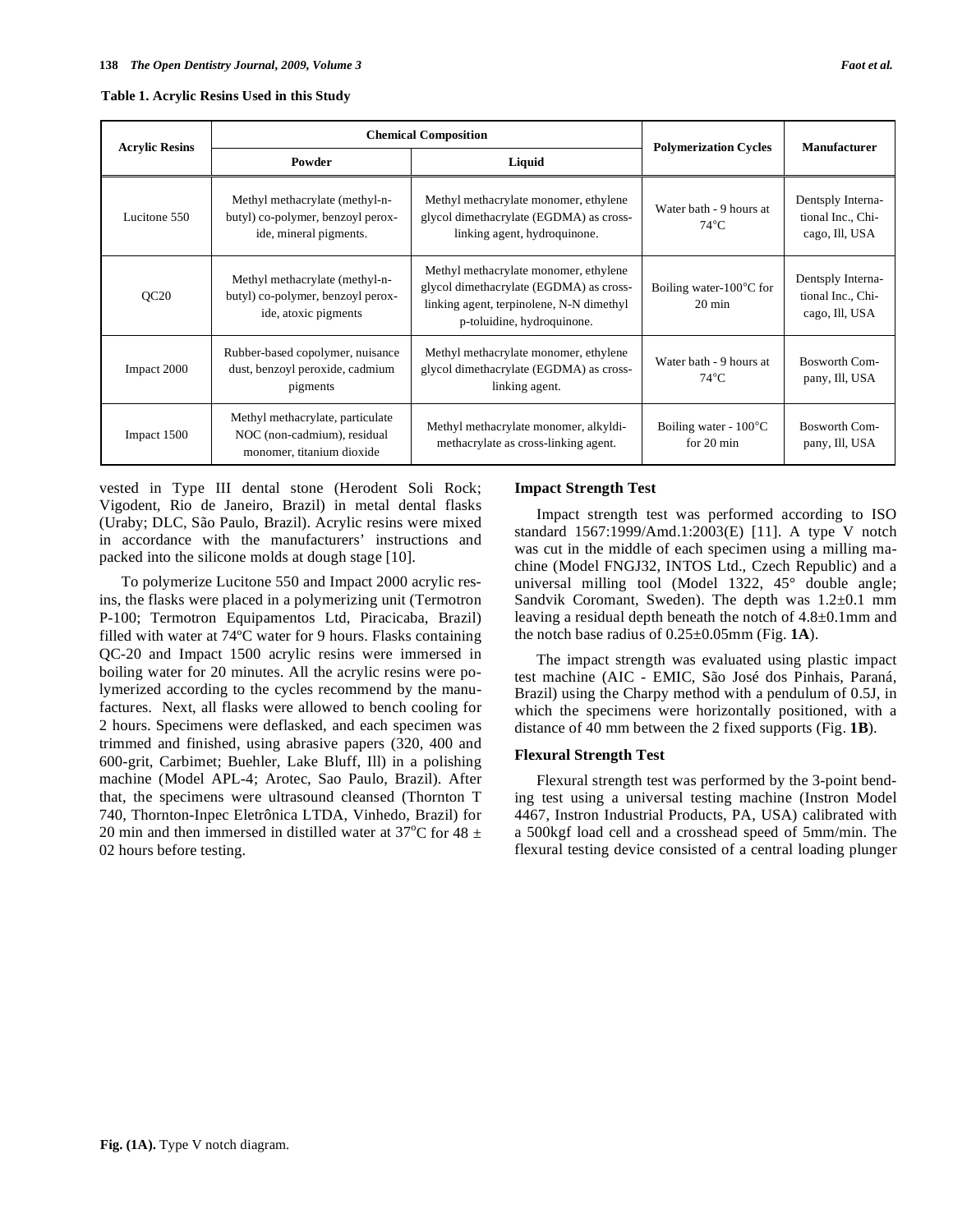

**Fig. (1B).** Impact strength test by Charpy method.

and 2 polished cylindrical supports, 3.2 mm in diameter and 10.5 mm long. The distance between the centers of the supports was 50mm. The compressive force was applied perpendicular to the center of the specimens until a deviation of the load-deflection curve and the fracture of specimen occurred (Fig. **2**). The stress at yield, Young modulus and displacement at yield of the specimens were recorded and the stress-displacement graph was evaluated.

#### **Fracture Analysis**

The fractures of the specimens broken by both the impact and the three point bending tests were classified as brittle or ductile by visual inspection; when the fragments of specimens fractured could be repositioned at the fractured line presenting a smooth surface, the fractures were classified as brittle. Adversely, those presenting plastic deformation, exhibiting rough and jagged sufaces were recorded as ductile [12]. Scanning electron microscopy (SEM; LEO 435 VP, Carl Zeiss SMT, Oberkochen, Germany) was used to characterize the fracture surface microstructure around the crack tips of the specimens. A 5mm slice was sectioned from the border of the fractured under water-cooling using diamond**Fig. (2).** Action of compressive force in the flexural strength test.

coated disc at 200 rpm in a precision saw (ISOMET 1000; Buhler, Lake Bluff, Ill). SEM-photomicrographs of impact specimens were taken at  $100 \times$  magnification and those from three-point bending specimens were taken at  $1000 \times$  magnification.

#### **Statistical Analysis**

The statistical analyses were done using SAS software (SAS Institute Inc., version 9.0, Cary, NC) with the significance level fixed at 5%. As impact strength data violated the assumptions of equality of variances and normal distribution of errors, they were transformed into  $log_{10} (X)$  before they were analyzed by One-way ANOVA. Tukey HSD test was also applied to compare impact strength, stress at yield and displacement at yield, and Dunnet T3 test to compare the Young modulus.

# **RESULTS**

Mean values of the impact strength (J), stress at yield (MPa), Young modulus (MPa) and displacement at yield (mm) are presented in Table **2**. It was verified that the impact

**Table 2. Impact Strength (J), Stress at Yield (MPa), Young Modulus (MPa), Displacement at Yield (mm) of Denture Base Materials (Means±SD; n=18)** 

| <b>Acrylic Resin</b> | <b>Impact Strength</b> | <b>Stress at Yield</b> | <b>Young Modulus</b> | <b>Displacement at Yield</b> |
|----------------------|------------------------|------------------------|----------------------|------------------------------|
| Lucitone 550         | $1.0 + 0.12$ a         | $86.3 \pm 7.5$ a       | $2.500+204.5$ a      | $5.2 + 0.8$ a                |
| <b>OC 20</b>         | 1.0±0.04 a             | $35.3 + 7.3 h$         | 1.200±190.9 b        | $6.0 + 0.6 a$                |
| Impact 2000          | $2.4 + 0.31$ b         | $97.3 + 4.8$ c         | $2.100+149.3c$       | $8.6 + 1.3 h$                |
| Impact 1500          | 1.0±0.06 a             | $56.9 + 6.3$ d         | 1.400±113.0 d        | $8.8 \pm 0.8$ b              |

Means followed by distinct letters are statistically different at the 5% level of significance.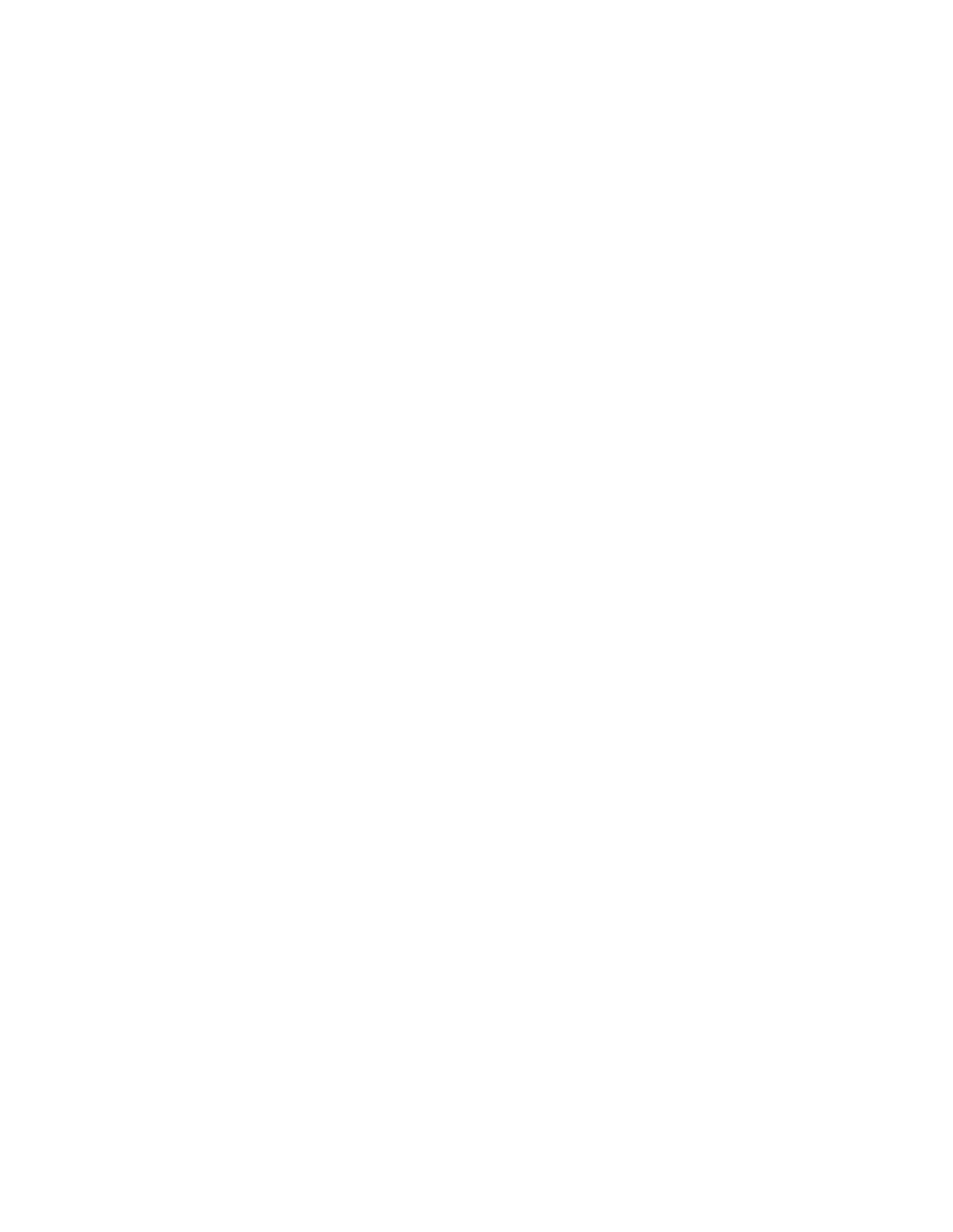Therefore, these results and those of the stress at yield could be attributed to the polymerization cycle. It has been shown that acrylic resins polymerized for longer periods of time provide polymers with high packing density, better interchain force and polymeric chain arrangements, resulting in acrylic resins with improved mechanical and viscoelastic properties [5, 15, 16].

On the other hand, the higher values of the impact strength showed by Impact 2000 was improved at the expense of the Young modulus, producing a denture base with a different brittle behavior, indicating decreased ability of the polymer to flow [14]. Probably, alterations in the relaxation behavior generated by the rubber chains sections [9] could be responsible for effects on the intermolecular forces (molecular structure) affecting the chain stiffness [15] in the "high impact acrylic resin".

Considering the displacement at yield values, no significant differences were found between Impact 2000 and Impact 1500. Both acrylic resins were able to dissipate the crack development slowly through the poly(methylmethacrylate), possibly by different mechanisms. It is known that the rubber reinforced acrylic resin decelerates crack propagation throughout an interpenetrating network of rubber and poly(methylmethacrylate) [13] and this could happen with Impact 2000. Although Impact 1500 does not present rubber reinforcement, its crosslink agent alkyldimethacrylate could be influenced by the polymerization temperature, which could limit the geometry of the polymer network or the unreacted cross-linking agent in the form of a residual monomer, or pendant chains could act as a plasticizer [17].

Stress-displacement curve analyses (Fig. **3**) of the acrylic resins showed different fracture toughness, based on the relaxation behavior, which varied in accordance with polymerization cycles. Lucitone 550 and Impact 2000 resin showed similar curves under stress intensity, in accordance with the theory of linear elastic fracture mechanics [18] for brittle fracture. However, Lucitone 550 was brittler than Impact 2000 and started to crack before it. This probably happened because of the presence of rubber particles around the matrix polymer in Impact 2000. Differently, QC20 and Impact 1500 resins exhibited curves with ductile fracture characteristics; crack initiation and plastic deformation also differed between these resins.

Regarding to fracture process results, it is important to consider that the analyses of the toughness behavior of acrylic resin containing alkyldimethacrylate, as impact modifier, can have favorable clinical implications. The ductile fracture process and viscoelastic/relaxation ability of this material seems to be interesting to implant supported overdentures when these prosthesis are submitted to flexural loads by the masticatory forces.

The effects of the impact fracture process on the acrylic resin microstructures observed in the SEM-photomicrographs showed a true network polymer structure with the presence of homogeneous particles for Lucitone 550 and Impact 2000 resins (Fig. **4A-C**) while QC20 and Impact 1500, showed a smooth and flat microstructure with some disoriented striations (Fig. **4B-D**).

SEM observation of the three point bending fractures showed that Impact 2000 (Fig. **5C**) was rougher than Lucitone 550 (Fig. **5A**), which implies that massive deformation of the PMMA matrix occurred. Furthermore, it seems that the rubber particles in the Impact 2000 resin did not adhere well to the PMMA matrix. These findings are in agreement with those observed by Cho *et al.* (1998) [7] in his study about toughening behavior of rubber modified PMMA, in which it was observed that the rubber particles were detached from the PMMA matrix and only part of the rubber particles were connected to the matrix. This is a reason for the brittle behavior and the unexpected low deformation (0.003%) by the multiple crazing in Impact 2000.

QC20 and Impact 1500, which exhibited a slower fracture process, had greater massive deformation (Fig. **5B-D**) and worst microstructure characteristics, evidencing that these materials did not transfer the stress far away from the crack, possibly because of their low Young modulus and low stress at yield .The micro structural differences between them, related to grain size, density, and striation lengths and thicknesses, could be explained by their different crosslinked matrixes [19, 20], since Impact 1500 contains alkyldimethacrylate, and QC20 contains ethylene glycol dimethacrylate.

The fact of the mechanical tests have not been performed in a wet conditions similar to the oral cavity could be considered as a limitations of this *in vitro* study. For better understanding the fracture and deformation mechanisms future researches about the effects of the residual monomer content and the viscoelastic properties on the fracture process and microstructure of acrylic resins could be performed. Furthermore, as the alkyldimethacrylate could be responsible for a ductile fracture behavior and higher results regarding to deflection, a study of its incorporation in a rubber reinforcement polymer could be clarify if the cross-linking agents will be able to alter the fracture process improving the mechanical properties of the rubber polymers.

Also, variables found in the clinics, such as complex shape of dentures and different thickness of baseplates can contribute for decreasing of the mechanical properties described in this studied.

#### **CONCLUSION**

Within the limits of this investigation, it seems that there are advantages to using acrylic resin with rubber incorporation in preference to unreinforced conventional acrylic resins, since its formulation has properties comparable with those of the best proprietary materials, and it meets the requirements of impact strength with minimal decrease in Young modulus.

#### **REFERENCES**

- [1] Feine JS, Carlsson GE, Awad MA, *et al*. The McGill consensus statement on overdentures. Mandibular two-implant overdentures as first choice standard of care for edentulous patients. Montreal, Quebec, May 24-25, 2002. J Oral Maxillofac Implants. 2002; 17(4): 601-2.
- [2] Meng TR Jr, Latta MA. Physical properties of four acrylic denture base resins. J Contemp Dent Pract 2005; 6: 93-100.
- [3] Caycik S, Jagger RG. The effect of cross-linking chain length on mechanical properties of a dough-molded poly(methylmethacrylate) resin. Dent Mat 1992; 8: 153-7.